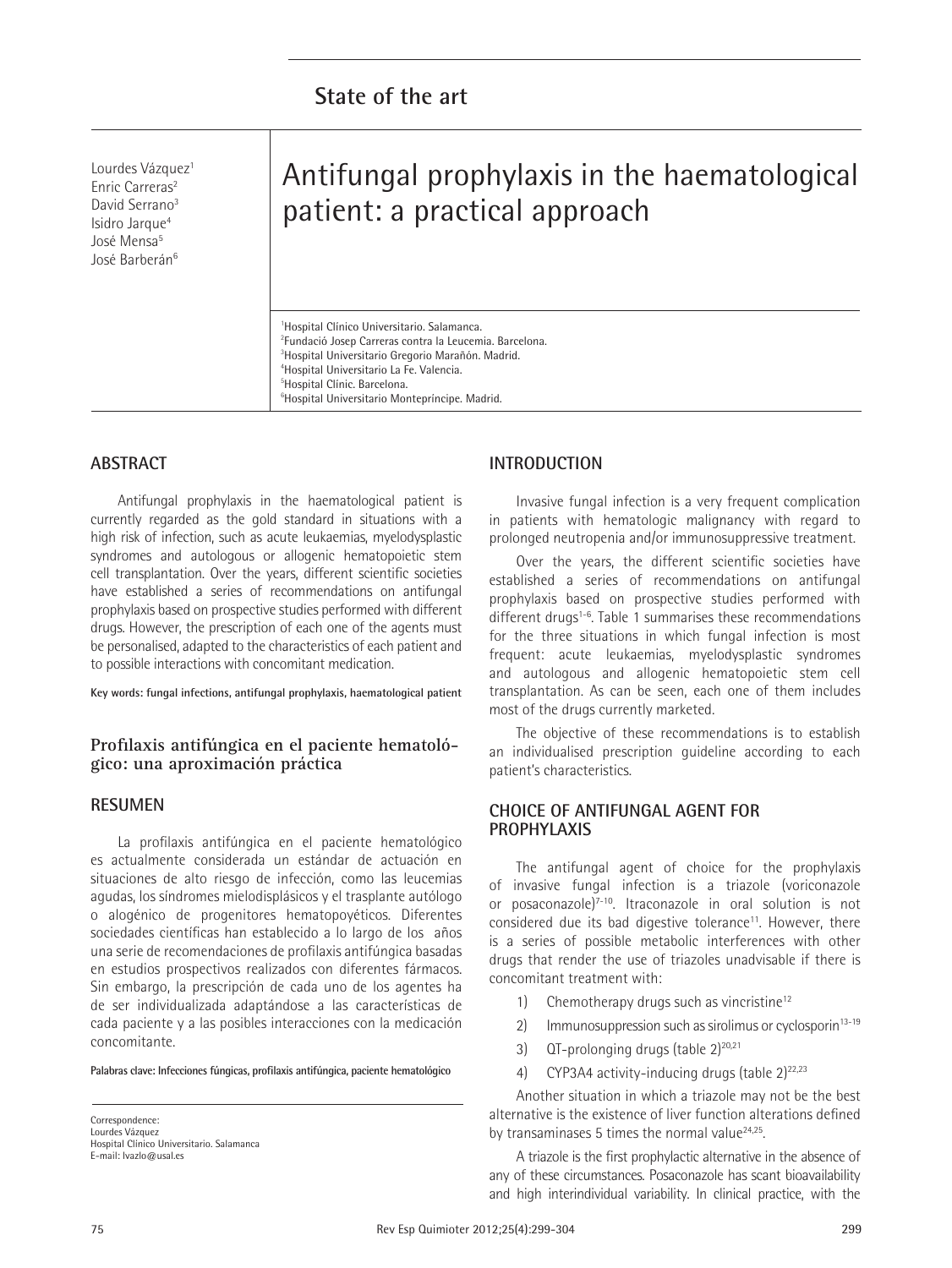| <b>Table</b> |  |
|--------------|--|
|--------------|--|

**Table 1 Main indications of antifungal prophylaxis in haematological patients. Antifungal agents recommended, and duration of prophylaxis according to the recommendations of the main scientific societies**1-6**.**

| Haematological disease | <b>Situation</b>                      | Recommendation of prophylaxis                               | <b>Duration</b>                 |
|------------------------|---------------------------------------|-------------------------------------------------------------|---------------------------------|
| AML                    | Induction or consolidation            | Posaconazole                                                | Until the resolution of the     |
| <b>MDS</b>             | chemotherapy                          | Itraconazole sol.                                           | neutropenia                     |
| ALL                    |                                       | Fluconazole                                                 |                                 |
|                        |                                       | IV or aerosolized liposomal amphotericin B +<br>fluconazole |                                 |
|                        |                                       | Voriconazole                                                |                                 |
| Autologous HSCT        | Particularly in the case of mucositis | Fluconazole                                                 | Until the resolution of the     |
|                        |                                       | Micafungin                                                  | neutropenia                     |
| Allogenic HSCT         | Neutropenia phase                     | Fluconazole                                                 | Until day +75/100 days          |
|                        |                                       | Micafungin                                                  |                                 |
|                        |                                       | Voriconazole                                                |                                 |
|                        |                                       | Posaconazole                                                |                                 |
|                        |                                       | IV Itraconazole                                             |                                 |
|                        |                                       | IV or aerosolized liposomal amphotericin B +<br>fluconazole |                                 |
|                        | With GVHD                             | Posaconazole                                                | Until the resolution of the     |
|                        |                                       | Voriconazole                                                | GVHD or for the duration of the |
|                        |                                       | Fluconazole                                                 | immunosuppression               |
|                        |                                       | IV or aerosolized liposomal amphotericin B +<br>fluconazole |                                 |
|                        |                                       | Echinocandins                                               |                                 |

**ALL: acute lymphoblastic leukaemia. AML: acute myeloid leukaemia. MDS: myelodysplastic syndrome. HSCT: hematopoietic stem cell transplantation. GVHD: graft-versus-host disease**

dose of 200 mg/8 h, more than half of the patients do not reach the serum concentration of 700 ng/ml, which is regarded as prophylactic<sup>26-29</sup>. Therefore, it is convenient to make sure that there are no additional complications that could worsen absorption, such as mucositis, diarrhoea or treatment with antacids or proton pump inhibitors. Moreover, the drug should be given with food, preferably with a high fat content, and carbonated drinks should be avoided<sup>30-33</sup>. If these requirements are not met, voriconazole should have priority. If there is any doubt regarding the absorption of posaconazole and its use is regarded as necessary, serum concentration should be measured on the third day. A value of >350 ng/ml predicts a serum concentration of >700 ng/ml on the 7th-10th day. If the concentration is <350 ng/ml, it is important to emphasise that the patient should eat fat-rich food and increase the dose to 200 mg/6 hours or 400 mg/12 hours<sup>29,34</sup>.

Oral voriconazole presents better bioavailability. In a treatment study, a dose of 200 mg/12 hours yields serum levels >1.5 mg/L in 49% of patients, which increases to 87% with 300 mg35. Occasionally, it may also be necessary to measure the serum concentration of this antifungal agent.

If for any of the above reasons (impaired liver function or metabolic interference with other drugs), because the serum

| Table 2             | Drugs that significantly prolong QT or<br>induce CYP3A4 <sup>20-23</sup> . |                      |  |
|---------------------|----------------------------------------------------------------------------|----------------------|--|
| QT-prolonging drugs |                                                                            | CY3A4-inducing drugs |  |
| Citalopram          |                                                                            | Aprepitant           |  |
| Diphenhydramine     |                                                                            | <b>Bosentan</b>      |  |
| Escitalopram        |                                                                            | Carbamazepine        |  |
| Fluoxetine          |                                                                            | Phenytoin            |  |
| Foscarnet           |                                                                            | Phenobarbital        |  |
| Granisetron         |                                                                            | Panobidara           |  |
| <b>Macrolides</b>   |                                                                            | Rifabutin            |  |
| Metronidazole       |                                                                            | Rifampin             |  |
| Nortriptyline       |                                                                            |                      |  |
| Ondansetron         |                                                                            |                      |  |
| Pentamidine         |                                                                            |                      |  |
| Sunitinib           |                                                                            |                      |  |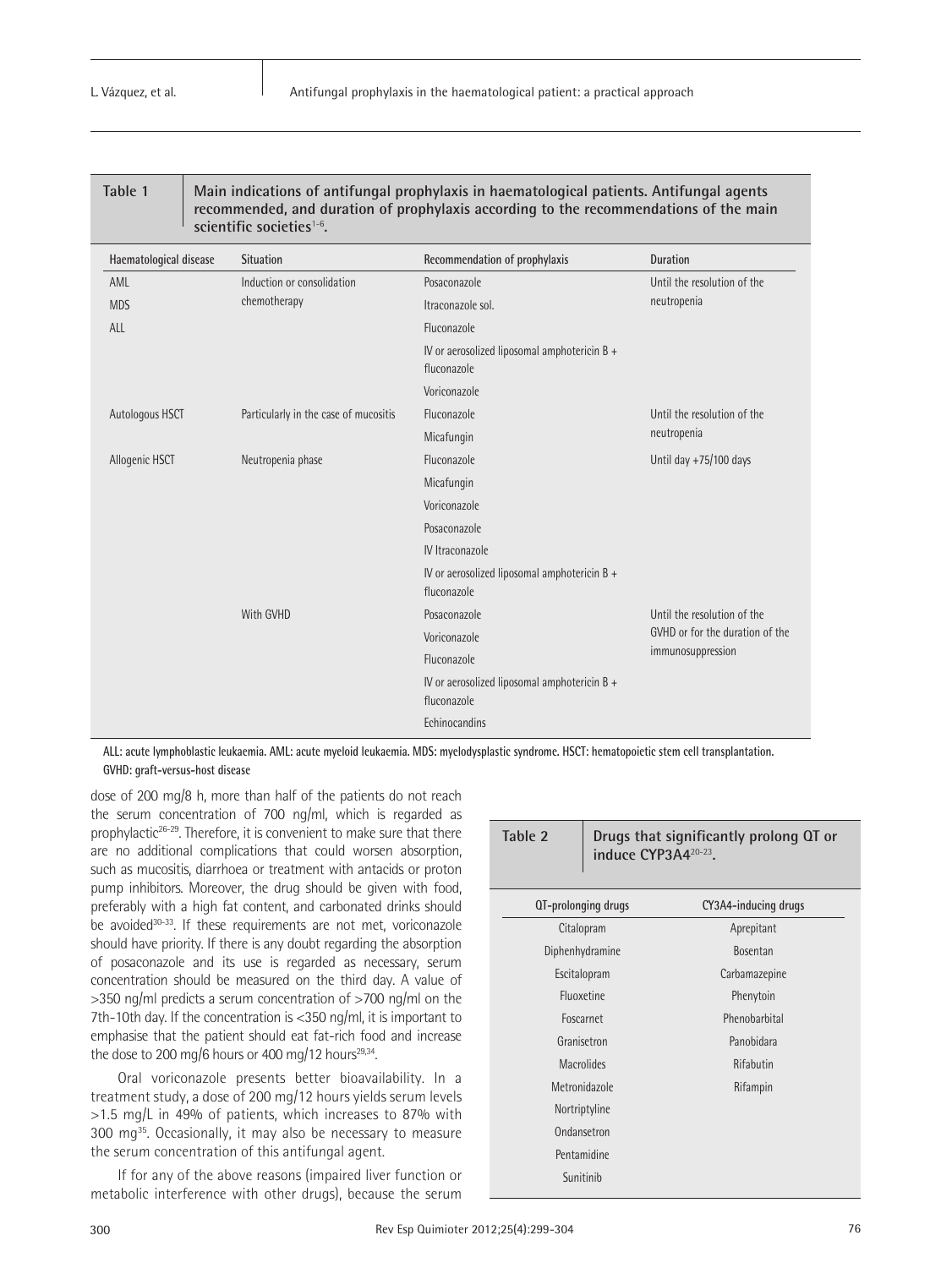



**Figure 1 Choice of antifungal agent for phophilaxis of infection by filamentous fungi.**

**\*Increase in transaminases or alkaline phosphatase 3-5 times the normal value** 

**\*\*\*Consider the determination of serum concentration if in doubt with regard to the intake of food together with the suspension of posaconazole \*\*\*\*The decision on the choice of micafungin or liposomal amphotericin B depends on the possibilities of each centre and patient characteristics**

**\*\*\*\*\*It has drawbacks similar to the other azoles, although to a less extent (hepatic metabolism 10%)**

concentrations associated with efficacy are not reached or due to the patient's intolerance of the antifungal agent, the alternative is micafungin or liposomal amphotericin B.

Micafungin is currently the only echinocandin indicated in the prophylaxis of the haematological patient<sup>36</sup>. In two prospective, randomised and double-blind studies comparative studies with fluconazole and itraconazole, micafungin at a dose of 50 mg/day was significantly more efficacious than fluconazole (p=0.03) and better tolerated than itraconazole in the prevention of infection by *Candida* spp. and *Aspergillus* spp37,38. Some authors have used higher doses of 100-150 mg/ day39-41. Nevertheless, two recent studies, published in abstract form, found no differences in dose-related efficacy $42,43$ . Micafungin has a high concentration in the alveolar macrophage, which might explain the efficacy of the dose of 50 mg/day44. From the pharmacokinetic, experimental and clinical standpoint, data are available indicating the possibility of giving doses of 150 mg on alternating days, 200 mg every

#### 72 hours and 300 mg two or three days a week<sup>45-50</sup>.

Liposomal amphotericin B, either intravenously or inhaled, has been used in prophylaxis. Given intravenously as a daily dose (1 mg/kg/day)<sup>51</sup> or every other day (2 mg/kg three times a week versus placebo<sup>52</sup>, 3 mg/kg three times a week versus oral itraconazole and fluconazole<sup>53</sup>, 50 mg every other day versus placebo<sup>54</sup> and 7.5 mg/kg once a week versus other anti-fungal agents<sup>55</sup>), it has shown, in several prospective randomised and retrospective studies, a significant reduction in colonisation, delaying its reappearance, the incidence of invasive fungal infection and even mortality. Its tolerance is good<sup>51-57</sup>, unlike what has been observed with amphotericin B in lipid complex, that in a study (7.5 mg/kg a week versus posaconazole) more patients doubled their serum creatinine (53%) necessitating discontinuation of the study drug<sup>58</sup>.

Liposomal amphotericin B given by inhalation delivers very high levels in bronchial secretion and in the alveolar macrophage59. However, as the drug is not absorbed, systemic

**<sup>\*\*</sup>Itraconazole 200 mg/12 h can also be used iv**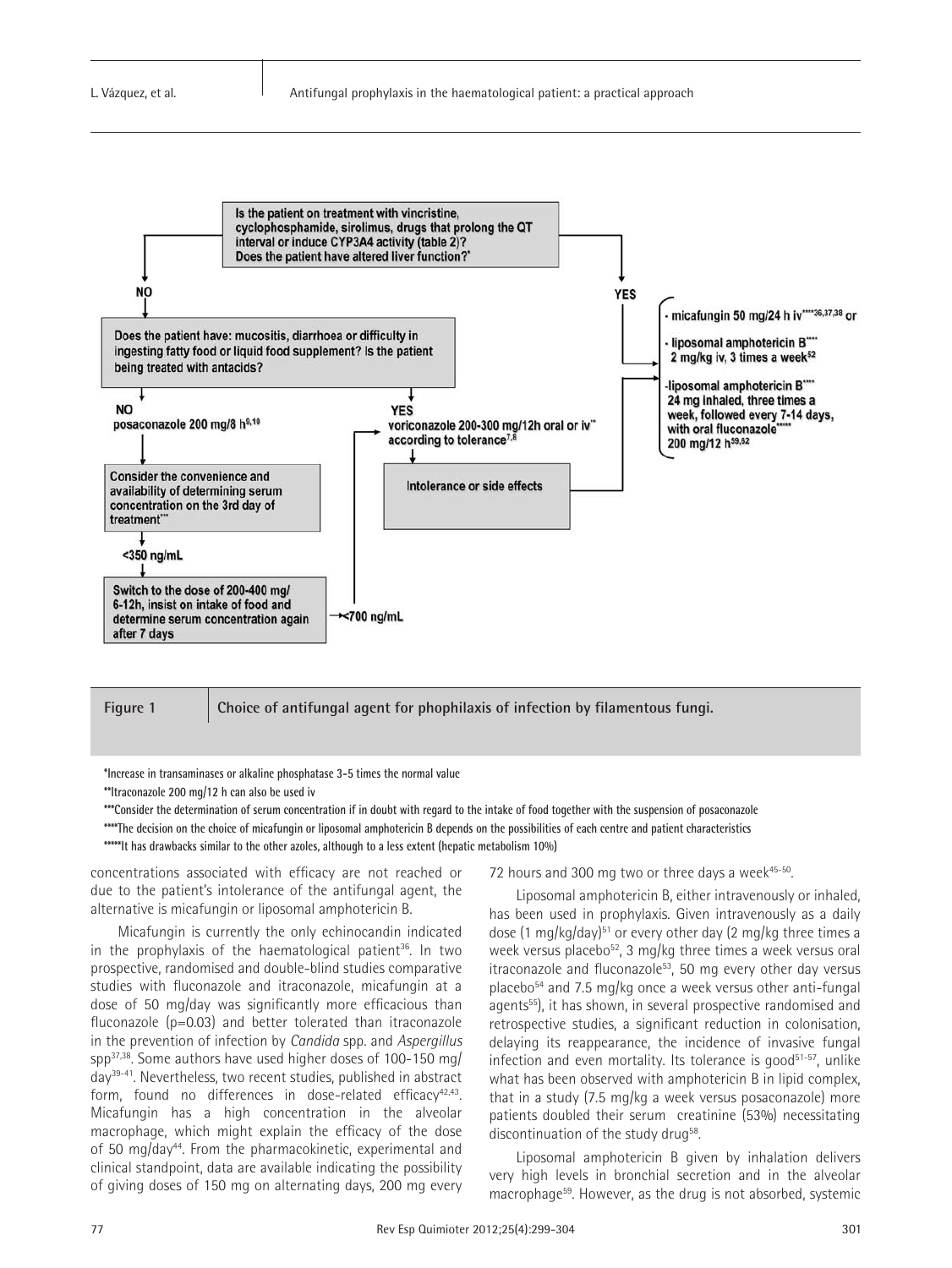activity is practically null, hence oral fluconazole has to be added for prophylaxis against *Candida* spp. Its use in prophylaxis, in different forms of application (two or three times a week) has been well tolerated<sup>60-63</sup> and has been shown to ha significantly superior to placebo  $(p<0.005)^{62}$ , and similar to historic controls in the prevention of fungal infections. Nevertheless, in a subgroup of acute myeloid leukaemia, the survival of patients given amphotericin B in aerosol was significantly greater (p<0.01), although other factors may have been involved<sup>63</sup>.

Fluconazole has drawbacks similar to those outlined above for the other azoles, although to a lesser degree, since its hepatic metabolism (CYP3A4) is only 10%<sup>23,64</sup>. Concomitant use with cisapride, astemizole, pimozide and terfenadine (in the last case if the dose of fluconazole is  $≥400$  mg/day) is contraindicated<sup>64</sup>. It also increases serum levels of cyclosporine and sirolimus significantly, and this may also occur with vincristine<sup>65,66</sup>.

Figure 1 shows a decision algorithm for the choice of antifungal prophylaxis according to the different situations commented.

# **REFERENCES**

- 1. Pappas PG, Kauffman CA, Andes D, Benjamin DJ Jr, Thierry F. Calandra TF, Edwards JE Jr et al. Clinical Practice Guidelines for the Management of Candidiasis: 2009 Update by the Infectious Diseases Society of America. Clin Infect Dis 2009; 48:503–35.
- 2. Cornely OA, Böhme A, Buchheidt D, Einsele H, Heinz WJ, Karthaus M et al. Primary prophylaxis of invasive fungal infections in patients with hematologic malignancies. Recommendations of the Infectious Diseases Working Party of the German Society for Haematology and Oncology. Haematologica 2009; 94:113- 122.
- 3. Marr KA, Bow E, Chiller T, Maschmeyer G, Ribaud P, Segal B et al. Fungal infection prevention after hematopoietic cell transplantation. Bone Marrow Transplant 2009; 44: 483–487.
- 4. Maertens J, Marchetti O, Herbrecht R, Cornely OA, Flückiger U, Frêre P et al. European guidelines for antifungal management in leucemia and hematopoietic stem cell transplant recipients: summary of the ECIL 3—2009 Update. Bone Marrow Transplant 2011; 46:709–718.
- 5. NCCN Clinical Practices guidelines in oncology. Prevention and treatment of cancer-related infections version 1.2012. http://www.nccn.org/professionals/physician\_gls/pdf/infections.pdf
- 6. Ullmann AJ, Cornely OA, Donnelly JP, Akova M, Arendrup MC, Arikan-Akdagli S et al. ESCMID\* guideline for the diagnosis and management of Candida diseases 2012: developing european guidelines in clinical microbiology and infectious diseases. Clin Microbiol Infect 2012; 18 (Suppl. 7): 1–8.
- 7. Vehreschild JJ, Böhme A, Buchheidt D, Arenz D, Harnischmacher U, Heussel CP et al. A double-blind trial on prophylactic voriconazole (VRC) or placebo during induction chemotherapy for acute myelogenous eukaemia (AML). J Infect 2007; 55: 445-9.
- 8. Wingard JR, Carter SL, Walsh TJ, Kurtzberg J, Small TN, Baden LR

et al. Randomized double-blind trial of fluconazole versus voriconazole for prevention of invasive fungal infection (IFI) after allo hematopoietic cell transplantation (HCT). Blood 2010; 116: 5111.

- 9. Cornely OA, Maertens J, Winston DJ, Perfect J, Ullmann AJ, Walsh TJ et al. Posaconazole vs. fluconazole or itraconazole prophylaxis in patients with neutropenia. N Engl J Med 2007; 356: 348-59.
- 10. Ullmann AJ, Lipton JH, Vesole DH, Chandrasekar P, Langston A, Tarantolo SR et al. Posaconazole or fluconazole for prophylaxis insevere graft-versus-host disease. N Engl J Med 2007; 356: 335-47
- 11. Marr KA, Crippa F, Leisenring W, Hoyle M, Boeckh M, Balajee SA et al. Itraconazole versus fluconazole for prevention of fungal infections in patients receiving allogeneic stem cell transplants. Blood 2004; 103: 1527–1533.
- 12. Moriyama B, Henning SA, Leung J, Falade-Nwulia O, Jarosinski P, Penzak SR et al. Adverse interactions between antifungal azoles and vincristine: review and analysis of cases. Mycoses 2012; 55:290-7.
- 13. Surowiec D, DePestel DD, Carver PL. Concurrent administration of sirolimus and voriconazole: a pilot study assessing safety and approaches to appropriate management. Pharmacotherapy 2008; 28:719-29.
- 14. Marty FM, Lowry CM, Cutler CS, Campbell BJ, Fiumara K, Baden LR et al. Voriconazole and sirolimus coadministration after allogeneic hematopoietic stem cell transplantation. Biol Blood Marrow Transplant 2006; 12:552-9.
- 15. Saad AH, DePestel DD, Carver PL. Factors Influencing the Magnitude and Clinical Significance of Drug Interactions Between Azole Antifungals and Select Immunosuppressants. Pharmacotherapy 2006; 26:1730-44.
- 16. Dodds-Ashley E. Management of drug and food interactions with azole antifungal agents in transplant recipients. Pharmacotherapy 2010; 30:842-54
- 17. Kubiak DW, Koo S, Hammond SP, Armand P, Baden LR, Antin JH et al. Safety of posaconazole and sirolimus coadministration in allogeneic hematopoietic stem cell transplants. Biol Blood Marrow Transplant 2012; 18:1462-5.
- 18. Sánchez-Ortega I, Vázquez L, Montes C, Patiño B, Arnan M, Bermúdez A et al. Effect of Posaconazole on Cyclosporine Blood Levels and Dose Adjustment in Allogeneic Blood and Marrow Transplant Recipients. Antimicrob Agents Chemother 2012 Oct 1. [Epub ahead of print]
- 19. Kikuchi T, Mori T, Yamane A, Kato J, Kohashi S, Okamoto S. Variable magnitude of drug interaction between oral voriconazole and cyclosporine A in recipients of allogeneic hematopoietic stem cell transplantation. Clin Transplant 2012; 26:E544-8
- 20. Alkan Y, Haefeli WE, Burhenne J, Stein J, Yaniv I, Shalit I. Voriconazole-induced QT interval prolongation and ventricular tachycardia: a non-concentration-dependent adverse effect. Clin Infect Dis 2004; 39:e49-52.
- 21. van Noord C, Eijgelsheim M, Stricker BH. Drug- and non-drugassociated QT interval prolongation. Br J Clin Pharmacol 2010; 70:16-23.
- 22. Zhou SF. Drugs behave as substrates, inhibitors and inducers of human cytochrome P450 3A4. Curr Drug Metab 2008; 9:310-22.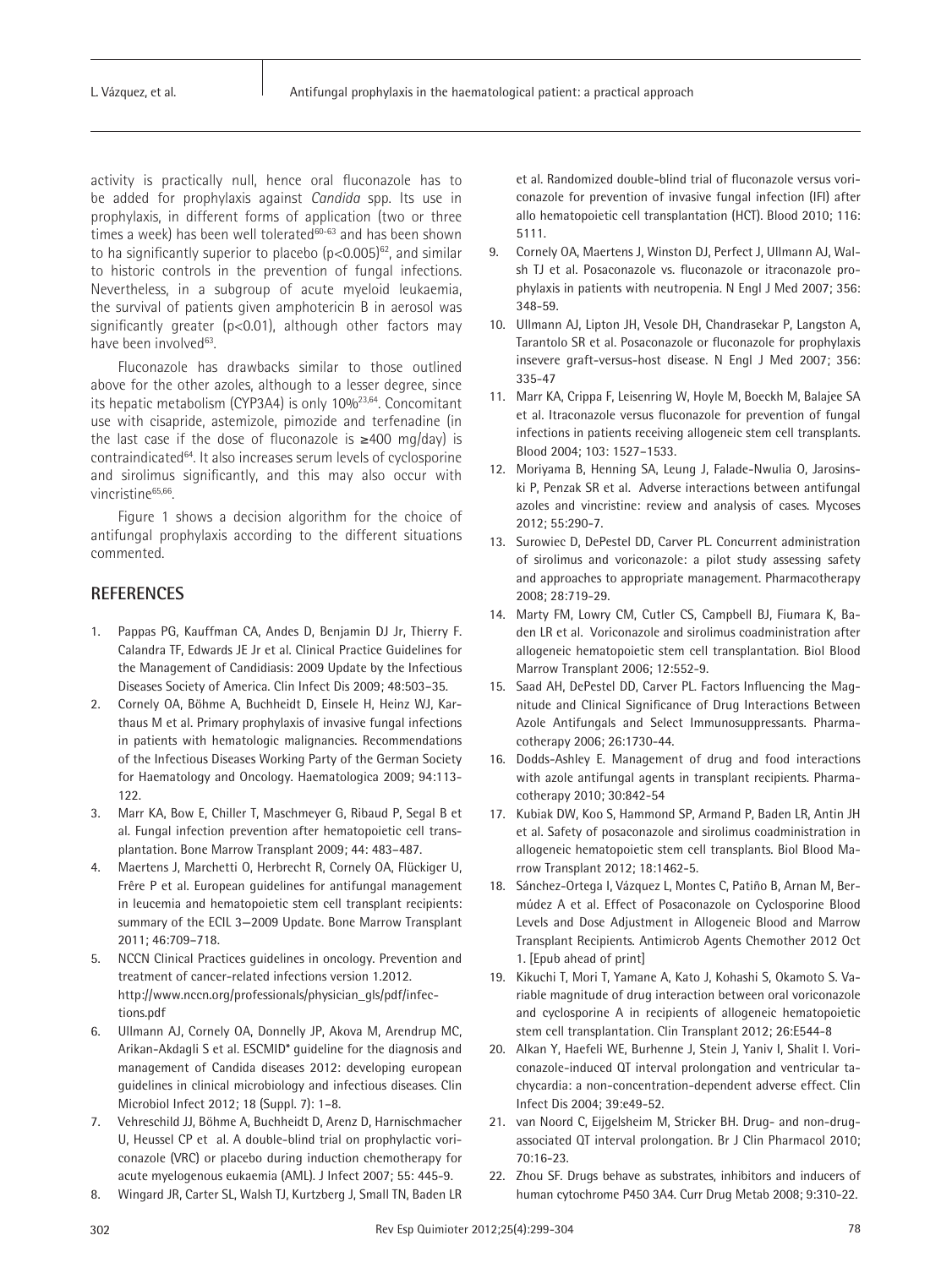- 23. Bruggemann RJ, Alffenaar JW, Blijlevens NM, et al. Clinical relevante of the pharmacokinetic interactions of azole antifungal drugs with other coadministered agents. Clin Infect Dis 2009;48:1441-58.
- 24. Wang JL, Chang CH, Young-Xu Y, Chan KA. Systematic review and meta-analysis of the tolerability and hepatotoxicity of antifungals in empirical and definitive therapy for invasive fungal infection. Antimicrob Agents Chemother 2010; 54:2409-19.
- 25. Amigues I, Cohen N, Chung D, Seo SK, Plescia C, Jakubowski A et al. Hepatic safety of voriconazole after allogeneic hematopoietic stem cell transplantation. Biol Blood Marrow Transplant 2010;16:46-52.
- 26. Thompson GR 3rd, Rinaldi MG, Pennick G, Dorsey SA, Patterson TF, and Lewis JL 2nd. Posaconazole therapeutic drug monitoring: a referente laboratory experience. Antimicrob Agents Chemother 2009; 53:2223-4.
- 27. Lebeaux D, Lanternier F, Elie C, Suarez F, Buzyn A, Viard JP et al. Therapeutic drug monitoring of posaconazole: a monocentric study with 54 adults. Antimicrob Agents Chemother 2009; 53: 5224-9.
- 28. Hoenigl M, Raggam RB, Salzer HJ, Valentin T, Valentin A, Zollner-Schwetz I et al. Posaconazole plasma concentrations and invasive mould infections in patients with haematological malignancies. Int J Antimicrob Agents 2012; 39:510-3.
- 29. Bryant AM, Slain D, Cumpston A, Craig M. A post-marketing evaluation of posaconazole plasma concentrations in neutropenic patients with haematological malignancy receiving posaconazole prophylaxis. Int J Antimicrob Agents 2011;37:266–9.
- 30. Krishna G, Moton A, Ma L, Medlock MM, McLeod J. Pharmacokinetics and absorption of posaconazole oral suspension under various gastric conditions in healthy volunteers. Antimicrob Agents Chemother 2009; 53:958–66.
- 31. AbuTarif MA, Krishna G, Statkevich P. Population pharmacokinetics of posaconazole in neutropenic patients receiving chemotherapy for acute myelogenous leukemia or myelodysplastic syndrome. Curr Med Res Opin 2010;26:397–405.
- 32. Kohl V, Muller C, Cornely OA, Abduljalil K, Fuhr U, Vehreschild JJ, et al. Factors influencing pharmacokinetics of prophylactic posaconazole in patients undergoing allogeneic stem cell transplantation. Antimicrob Agents Chemother 2010;54:207–12.
- 33. Courtney R, Wexler D, Radwanski E, Lim J, Laughlin M. Effect of food on the relative bioavailability of two oral formulations of posaconazole in healthy adults. Br J Clin Pharmacol 2003;57:218–22.
- 34. Ross AL, Slain D, Cumpston A, Bryant AM, Hamadani M, Craig M. Evaluation of an alternative posaconazole prophylaxis regimen in haematological malignancy patients receiving concomitant stress ulcer prophylaxis.Int J Antimicrob Agents 2012 Oct 12. doi:pii: S0924-8579.
- 35. Pascual A, Csajka C, Buclin T, Bolay S, Bille J, Calandra T et al. Challenging recommended oral and intravenous voriconazole doses for improved efficacy and safety: population pharmacokinetics-based analysis of adult patients with invasive fungal infections. Clin Infect Dis 2012; 55:381–90.
- 36. Scott LJ. Micafungin: a review of its use in the prophylaxis and treatment of invasive Candida infections. Drugs 2012; 72:2141-65.
- 37. Van Burik JA, Ratanatharathorn V, Stepan DE, Miller CB, Lipton JH, Vesole DH et al. Micafungin versus fluconazole for prophylaxis against invasive fungal infections during neutropenia in patients undergoing hematopoietic stem cell transplantation. Clin Infect Dis 2004; 39: 1407-16.
- 38. Huang X, Chen H, Han M, Zou P,Wu D,Lai Y, et al. Multicenter, Randomized, Open-Label Study Comparing the Efficacy and Safety of Micafungin versus Itraconazole for Prophylaxis of Invasive Fungal Infections in Patients undergoing Hematopoietic Stem Cell Transplant. Biol Blood Marrow Transplant 2012: 1-8.
- 39. Hashino S, Morita L, Takahata M, Onozawa M, Nakagawa M, Kawamura T, et al. Administration of micafungin as prophylactic antifungal therapy in patients undergoing allogeneic stem cell transplantation. Int J Hematol 2008; 87:91-7.
- 40. Hiramatsu Y, Maeda Y, Fujii N, Saito T, Nawa Y, Hara M, et al. Use of micafungin versus fluconazole for antifungal prophylaxis in neutropenic patients receivinghematopoietic stem cell transplantation. Int J Hematol 2008; 88:588-95.
- 41. Hirata Y, Yokote T, Kobayashi K, Nakayama S, Oka S, Miyoshi T et al. Antifungal prophylaxis with micafungin in neutropenic patients with hematological malignancies. Leuk Lymphoma 2010; 51:853-9.
- 42. Langebrake C, Rohde H, Lellek H, Bacher U, Kröger N. Micafungin as prophylaxis in recipients of allogeneic HSCT: results of different dose levels. 38th Annual Meeting of the European Group for Blood and Marrow Transplantation, 2012, Geneva, Switzerland: Abstr. P 489
- 43. Serrano D, Kwon, M, Gayoso J, Carretero F, Rodriguez-Macias G, Infante M, et al. Antifungal prophylaxis with micafungin in allogeneic stem cell transplantation, comparative results with intravenous itraconazole: a single-centre experience. Bone Marrow Transplantation 2012; 47(S1): S132-S133.
- 44. Nicasio AM, Tessier PR, Nicolau DP, Knauft RF, Russomanno J, Shore E et al. Bronchopulmonary Disposition of Micafungin in Healthy Adult Volunteers. Antimicrob Agents Chemother 2009; 53: 1218-20.
- 45. Goldberg JD, Barker JN, Castro-Malaspina HR, Jakubowski AA, Abboud M, Tucker A et al. The MSKCC experience with outpatient intermittent doping of mucafungin for antifungal prophylaxis and treatment following allogeneic hematopoietic stem cell transplant. Biol Blood Marrow Transplant 2010; 16 (suppl 1): 263.
- 46. Kerl K, Schwede S, Fröhlich B, Ehlert K, Kolve H, Lehrnbecher T et al. Alternate-Day Micafungin Antifungal Prophylaxis in a Pediatric Hematopoietic Stem Cell Transplant Patient. Jahrestagung der Deutschen Gesellschaft für Pädiatrische Infektiologie (DGPI) gemeinsam mit der Jahrestagung der Deutschen Gesellschaft für Infektiologie e.V. (DGI). 2011 Leipzig (Germany): Abstract PO-55.
- 47. Mehta PA, Vinks AA, Filipovich A, Bleesing J, Jodele S, Jordan MB et al. Alternate-Day Micafungin Antifungal Prophylaxis in Pediatric Patients Undergoing Hematopoietic Stem Cell Transplantation: A Pharmacokinetic Study. Biol Blood Marrow Transplant 2010; 16:1458-62.
- 48. Buell D, Kovada L, Drake T, Fisco C. Alternative day dosing of micafungin in the treatment of esophageal candidiasis. 47th Annual conference of American Society of Hematology 2005: Georgia (Atlanta, USA) abstr. 719.